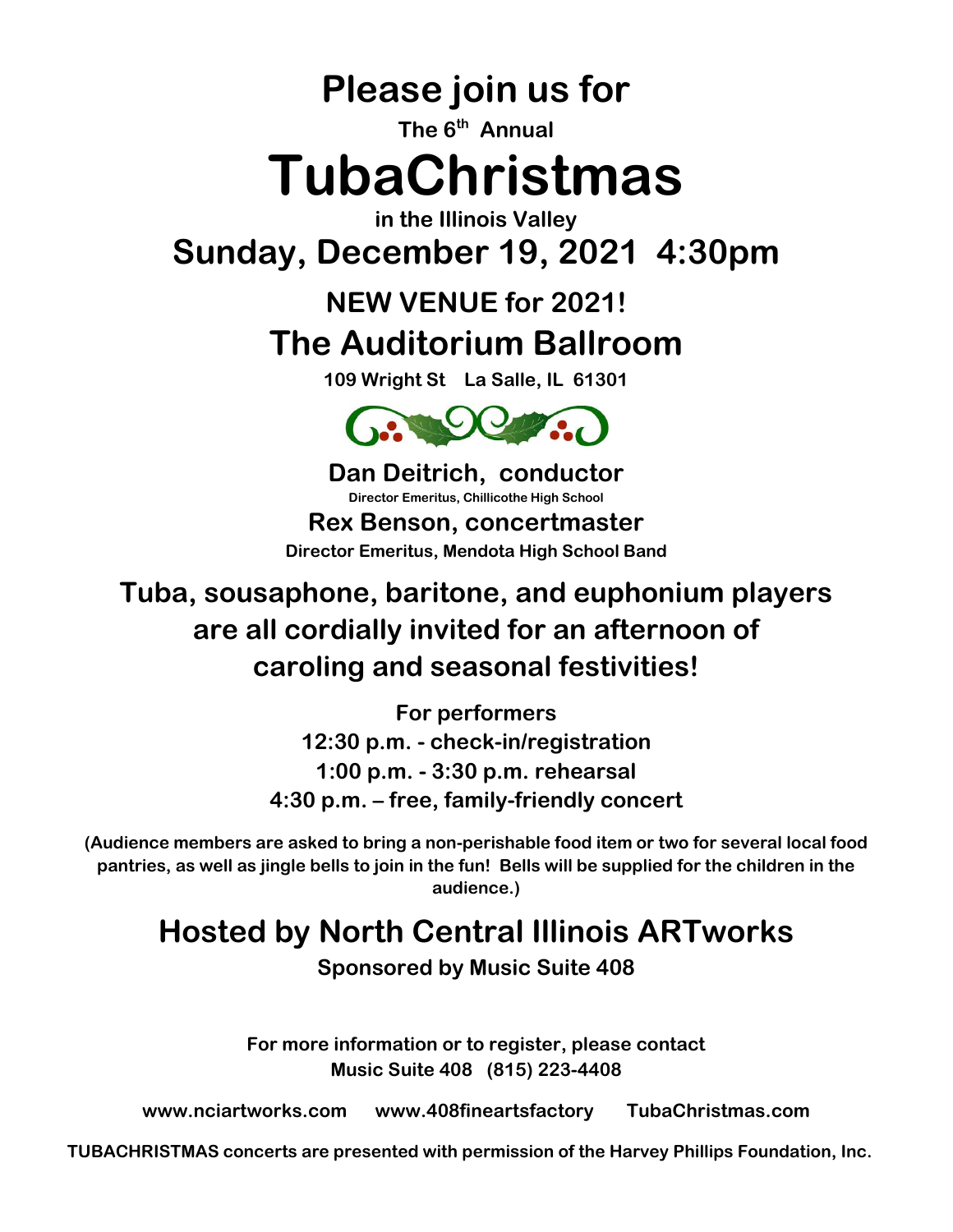## **What is TUBACHRISTMAS?**

MERRY TUBACHRISTMAS originated in 1974 and is celebrating its forty-seventh anniversary this year. Created by renowned tubist Harvey Phillips of Indiana University, concerts this year will be presented in over 300 cities throughout the United States and in several foreign countries.

Performances feature Christmas carols especially arranged for tubas, sousaphone, baritones, and euphoniums. Participants of all ages are encouraged to wear festive attire and decorate their instruments in honor of the season and these noble instruments. The warm, rich, organ-like sound of the tuba-euphonium choir has won the ears and hearts of every audience, making TUBACHRISTMAS an established Christmas tradition in many cities throughout the world.

While participants must provide music and pay a nominal fee to participate, all concerts are free to the public in celebration of the season.

This year's conductor will be **Dan Dietrich** who holds both Bachelor's and Master's Degrees in Music Education from Illinois State University. Dan retired in 2010 after 33 years of teaching, 30 of which he spent as the Director of Bands at Illinois Valley Central High School of Chillicothe. The IVC Band is well known around the state of Illinois due to the quality of its well-rounded program and its numerous appearances at State and National Events. In 2003, he received the "Friend of Youth Award" from the Optimist Club. Mr. Dietrich is also an active performer. He has been the featured soloist with the Prairie Wind Ensemble and has performed with the Peoria Symphony Orchestra, Peoria Opera Orchestra, Peoria Municipal Band, Pontiac Municipal Band, Corn Stock Theater and Peoria Players Theater, Central Illinois Brass Band, Central Illinois Jazz Orchestra and River Valley Brass Ensemble. Since retiring, Dan has been active as low brass instructor for Streator, Normal West, Washington and Metamora High Schools where he has over 40 private students . He is an Assistant Professor of Clinical Experiences at Illinois State University where he observes and mentors Student Teachers for the Music Department's High School Association Music Committee and was given a Distinguished Service Award for his efforts in re-organizing the State's Music Contests. In 1999, School Band and Orchestra Magazine named Dietrich as one of it's "50 Directors that Make a Difference".

**Mr. Rex Benson** will serve as concertmaster and emcee for this year's TubaChristmas in the Illinois Valley. He received both his bachelor and master degrees in music education from Illinois State University, also serving as an undergraduate and graduate teaching assistant. He continued his education through course work at Aurora College and Vandercook School of Music. Mr. Benson retired after 25 years at Mendota High School. He has been an active member of the IHSA, IMEA, MENC, ASBDA, Phi Beta Mu, and IEA-NEA. His performance experience has included performing in the IVCC Wind Ensemble, Illinois Valley Symphony Orchestra, Illinois Valley Brass Ensemble, Peoria Municipal Band, Prairie Wind Ensemble, King Bros. Circus Band and Mendota Brass Ensemble. He is an active adjudicator at all levels, festival conductor, and has given clinics at ISU and Illinois Wesleyan University. Currently, Mr. Benson helps supervise student teachers for ISU and works part-time for The Music Shoppe of Normal. In 2005, Rex was the recipient of the National Federation of State High School Associations Outstanding Music Educator Award for Section 4 representing Illinois, Indiana, Iowa, Michigan and Wisconsin. In 1998 he was the recipient of the Phi Beta Mu-Illinois Outstanding Bandmaster Award and in 1993 and 2009, he was awarded the Excellence in Education Award in LaSalle County. Most recently he was awarded IMEA's Distinguished Service Award. He currently serves on the IVSO board and resides with his wife, Dr. Christine Benson, in Ottawa.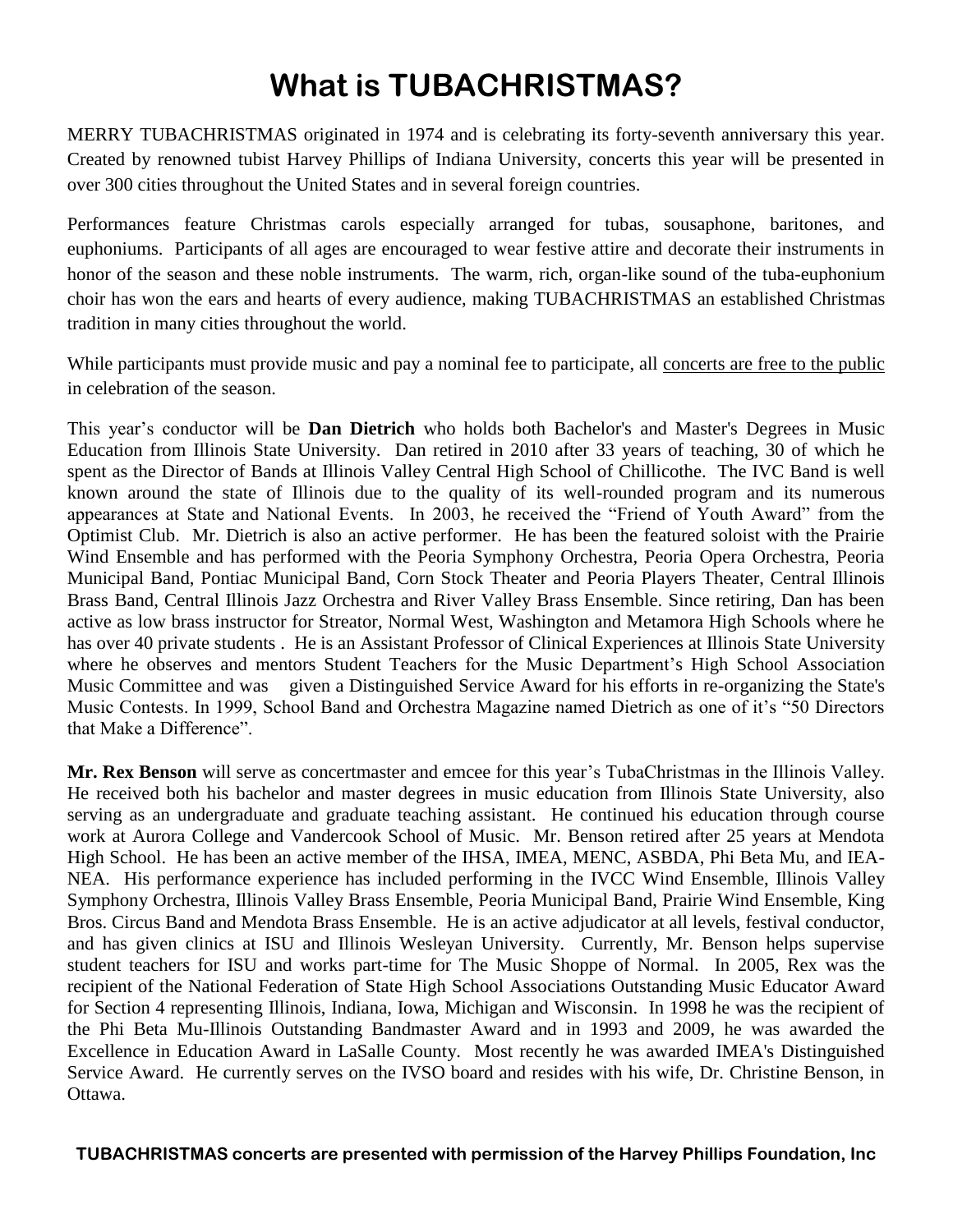### **The 6 th Annual TubaChristmas in the Illinois Valley Sunday, December 19, 2021 4:30pm The Auditorium Ballroom 109 Wright St La Salle, IL 61301**



**Registration Instructions**

**Preregistration is not required; however, it is appreciated. Cost of participating in the event is as follows:**

**\_\_\_ \$10 registration contribution. This includes the 2021 TUBACHRISTMAS commemorative button and is for participants who already own the music book: Carols for a Merry TUBACHRISTMAS. It may be paid in advance or paid at the door the day of the event. (If you participated at another 2021 TUBACHRISTMAS event, you may enter for free with your 2019 button.)**

#### **OR**

**\_\_\_ \$25 preregistration discount. This includes registration, the 2021 TUBACHRISTMAS button, and Carols for a Merry TUBACHRISTMAS. It must be paid by November 30.**

#### **OR**

**\_\_\_ \$35 registration/music. This includes registration, the 2021 TUBACHRISTMAS button, and Carols for a Merry TUBACHRISTMAS. It is the amount which must be paid after November 30 and at the door.**

**Please note: The purchase of the music, Carols for a Merry TUBACHRISTMAS, is a onetime expense which makes TUBACHRISTMAS events worldwide accessible for a lifetime! No photocopies are permitted. Also, concerts are free which means participants' families and friends attend at no additional cost.**

**\*Transaction fee will apply to all credit card transactions.**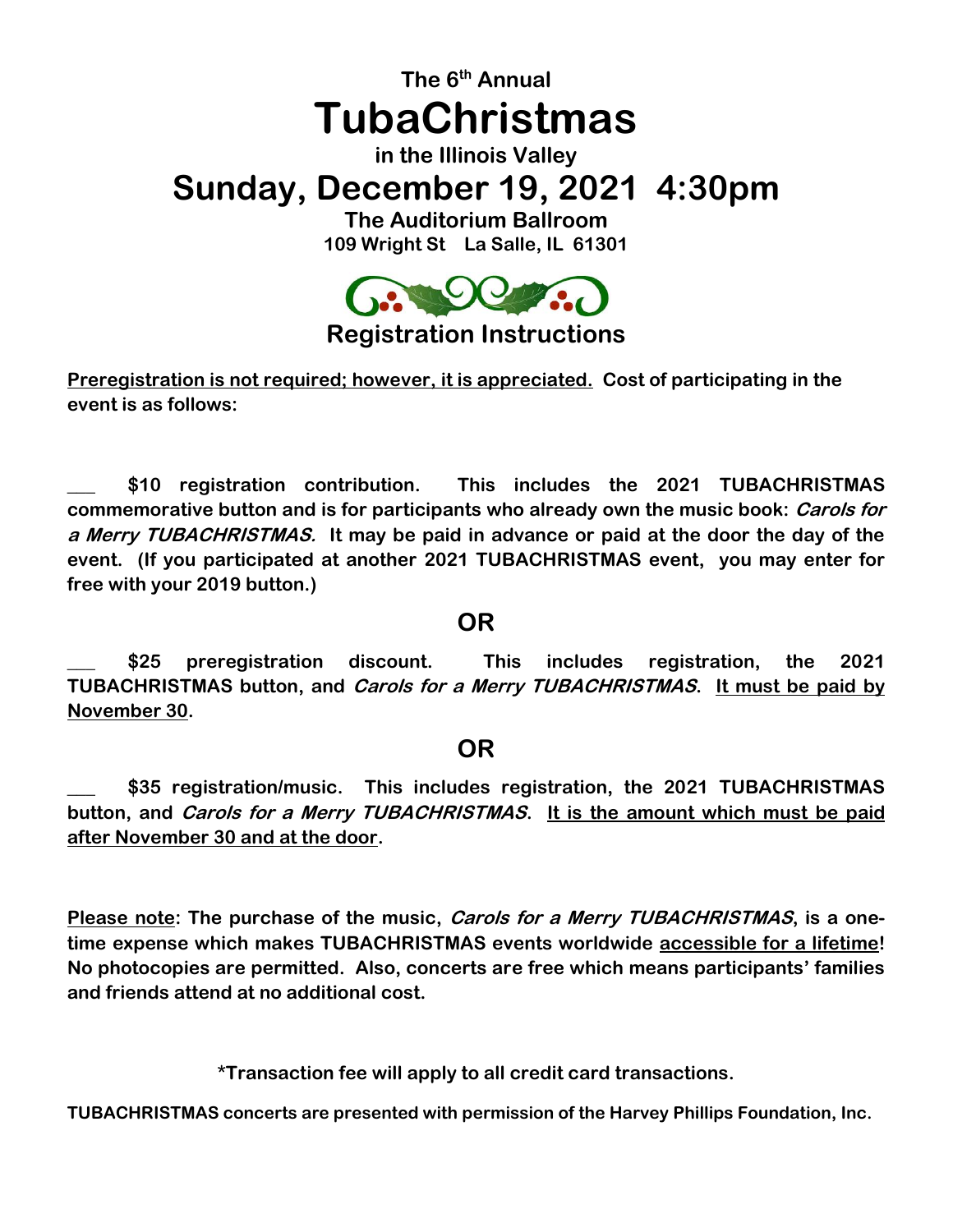### **The 6 <sup>h</sup> Annual TubaChristmas in the Illinois Valley Sunday, December 19, 2021 4:30pm The Auditorium Ballroom**

**109 Wright St La Salle, IL 61301**



Registration Form

(Preregistration is not required; however, it is very much appreciated.)

|                                                                                        | Is this your first TUBACHRISTMAS?                                                                                                                                         |
|----------------------------------------------------------------------------------------|---------------------------------------------------------------------------------------------------------------------------------------------------------------------------|
|                                                                                        | If not, how many others have you attended? _______                                                                                                                        |
| $City, State, Zip: __________$                                                         | _baritone - treble clef<br>Instrument you will play:                                                                                                                      |
|                                                                                        | _baritone - bass clef                                                                                                                                                     |
|                                                                                        | __ tuba                                                                                                                                                                   |
|                                                                                        |                                                                                                                                                                           |
|                                                                                        | If not, what is your primary instrument? ______                                                                                                                           |
| Are you representing a school either as a                                              |                                                                                                                                                                           |
| $=$ teacher?                                                                           |                                                                                                                                                                           |
| $s$ tudent?                                                                            |                                                                                                                                                                           |
|                                                                                        |                                                                                                                                                                           |
| Fee:<br>$\equiv$ \$10 registration; or                                                 |                                                                                                                                                                           |
| _\$25 preregistration discount (includes music) – before November 30; or               |                                                                                                                                                                           |
| _\$35 registration (includes music) – after November 30 and at the door                |                                                                                                                                                                           |
| Please make checks payable to Music Suite 408. Forms should be mailed or delivered to: |                                                                                                                                                                           |
|                                                                                        | Music Suite 408, 408 Fifth Street, Peru, IL 61354 (815) 223-4408<br>Music will then be available for pick up. (Please note: The purchase of the music, Carols for a Merry |

*TUBACHRISTMAS*, is a one-time expense which makes TUBACHRISTMAS events worldwide accessible for a lifetime! No photocopies are permitted. Also, concerts are free which means participants' families and friends attend at no additional cost.)